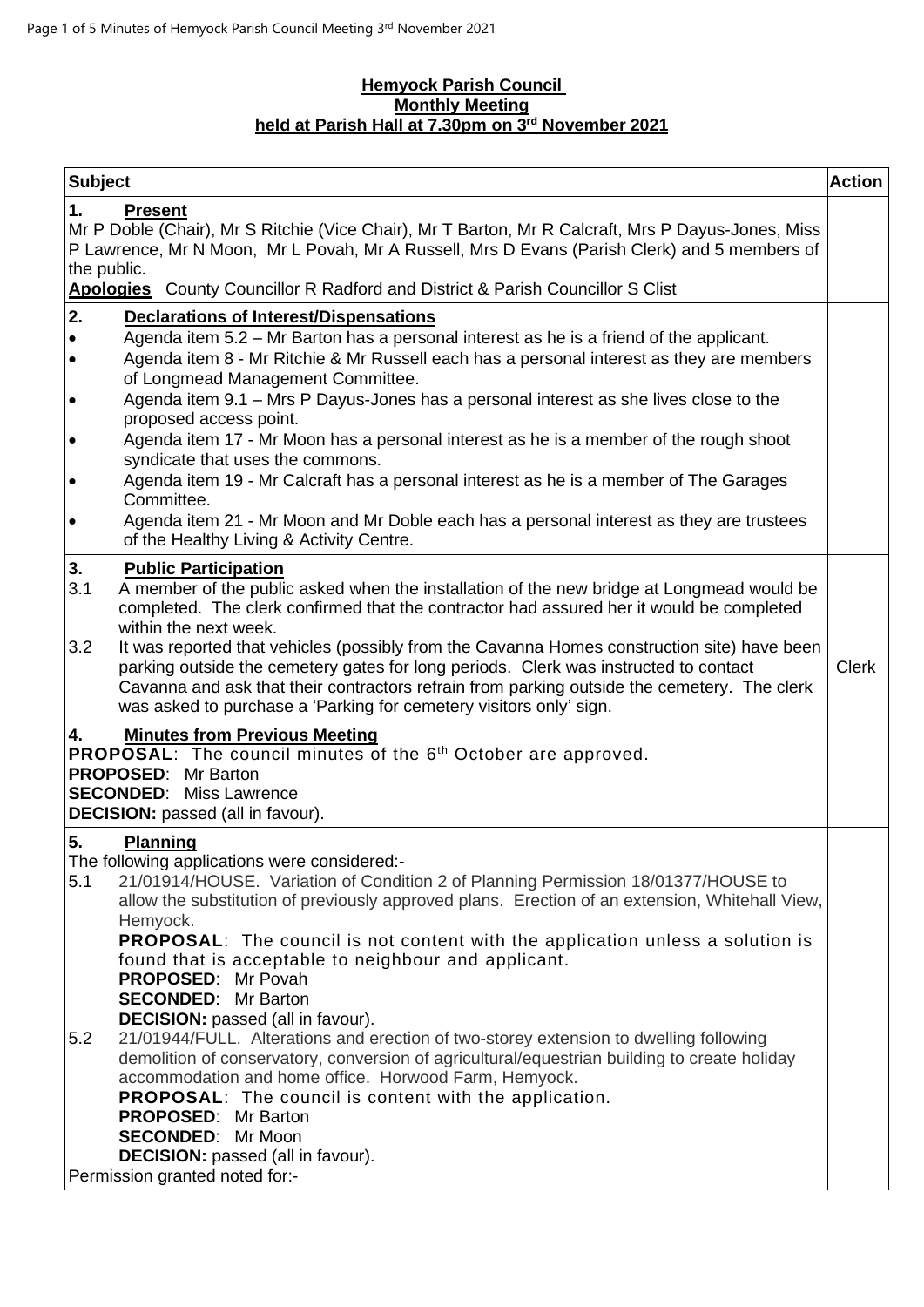| 5.3                                                                                                                | 21/01668/HOUSE. Conversion of part of outbuilding to ancillary accommodation and<br>installation of solar panels on south facing roof. Barnfield, Madford Farm, Hemyock. |                                                                          |                                                          |           |                                                                                                                                                                                   |              |
|--------------------------------------------------------------------------------------------------------------------|--------------------------------------------------------------------------------------------------------------------------------------------------------------------------|--------------------------------------------------------------------------|----------------------------------------------------------|-----------|-----------------------------------------------------------------------------------------------------------------------------------------------------------------------------------|--------------|
|                                                                                                                    |                                                                                                                                                                          | Appeal noted for:-                                                       |                                                          |           |                                                                                                                                                                                   |              |
| 5.4                                                                                                                |                                                                                                                                                                          |                                                                          |                                                          |           | 19 Lower Millhayes, Hemyock. Retention of timber outbuilding to be used ancillary to the                                                                                          |              |
|                                                                                                                    |                                                                                                                                                                          |                                                                          |                                                          |           | main house, retention of decking and proposed installation of water supply and drainage                                                                                           |              |
|                                                                                                                    |                                                                                                                                                                          |                                                                          |                                                          |           | pipes underground. Appeal Ref No. APP/Y1138/D/21/3280155. Application No:                                                                                                         |              |
|                                                                                                                    |                                                                                                                                                                          |                                                                          | 20/01537/HOUSE. Appeal starting date: 20th October 2021. |           |                                                                                                                                                                                   |              |
| 6.                                                                                                                 |                                                                                                                                                                          | <b>Finance</b>                                                           |                                                          |           |                                                                                                                                                                                   |              |
|                                                                                                                    |                                                                                                                                                                          |                                                                          | Income and expenditure and bank reconciliation.          |           |                                                                                                                                                                                   |              |
| <b>INCOME</b>                                                                                                      |                                                                                                                                                                          |                                                                          |                                                          |           |                                                                                                                                                                                   |              |
| <b>No</b>                                                                                                          |                                                                                                                                                                          | Amount                                                                   | From                                                     |           |                                                                                                                                                                                   |              |
| $\mathbf{1}$                                                                                                       |                                                                                                                                                                          | 462.00                                                                   | DCC p3 grant                                             |           |                                                                                                                                                                                   |              |
| $\overline{2}$                                                                                                     |                                                                                                                                                                          | 130.00                                                                   | A G Real                                                 |           |                                                                                                                                                                                   |              |
| <b>EXPENDITURE</b>                                                                                                 |                                                                                                                                                                          |                                                                          |                                                          |           |                                                                                                                                                                                   |              |
|                                                                                                                    | No                                                                                                                                                                       | Amount                                                                   | Payee                                                    |           | Reason                                                                                                                                                                            |              |
|                                                                                                                    | 1.                                                                                                                                                                       | 120.00                                                                   | I Govier                                                 |           | Toilet, plumbing                                                                                                                                                                  |              |
|                                                                                                                    | 2.                                                                                                                                                                       | 14,520.00                                                                | <b>JS Engineering</b>                                    |           | Bridge, Longmead                                                                                                                                                                  |              |
|                                                                                                                    | 3.                                                                                                                                                                       | 120.00                                                                   | K Amor                                                   |           | Toilet cleaning                                                                                                                                                                   |              |
|                                                                                                                    | 4.                                                                                                                                                                       | 418.95                                                                   | I Pike                                                   |           | Village maintenance                                                                                                                                                               |              |
|                                                                                                                    | 5.                                                                                                                                                                       | 983.74                                                                   | D Evans                                                  |           | Wages and expenses                                                                                                                                                                |              |
|                                                                                                                    | 6.<br>7.                                                                                                                                                                 | 33.45                                                                    | <b>HMRC</b>                                              |           | <b>PAYE</b>                                                                                                                                                                       |              |
|                                                                                                                    | 8.                                                                                                                                                                       | 43.60<br>3020.28                                                         | Npower<br>Symonds & Sampson                              |           | Electricity, toilets<br>Professional fees, overage                                                                                                                                |              |
|                                                                                                                    | 9.                                                                                                                                                                       | 16.08                                                                    | South West Water                                         |           | Water, cemetery                                                                                                                                                                   |              |
|                                                                                                                    | 10                                                                                                                                                                       | 16.00                                                                    | Hemyock Parish Hall                                      |           | Room hire                                                                                                                                                                         |              |
|                                                                                                                    | 11                                                                                                                                                                       | 73.73                                                                    | Spot On                                                  |           | Village maintenance, consumables                                                                                                                                                  |              |
|                                                                                                                    | 12                                                                                                                                                                       | 9.61                                                                     | Spot On                                                  |           | Toilet, consumables                                                                                                                                                               |              |
|                                                                                                                    | 13                                                                                                                                                                       | 100.00                                                                   | Royal British Legion                                     |           | Poppy Appeal                                                                                                                                                                      |              |
|                                                                                                                    |                                                                                                                                                                          | <b>BANK RECONCILIATION</b>                                               |                                                          |           |                                                                                                                                                                                   |              |
| Account                                                                                                            |                                                                                                                                                                          |                                                                          |                                                          |           | Amount                                                                                                                                                                            |              |
|                                                                                                                    |                                                                                                                                                                          | HSBC Community a/c                                                       |                                                          |           | 477.72                                                                                                                                                                            |              |
|                                                                                                                    | <b>HSBC Deposit</b>                                                                                                                                                      |                                                                          |                                                          | 94,345.11 |                                                                                                                                                                                   |              |
| <b>Unity Trust Bank current</b>                                                                                    |                                                                                                                                                                          |                                                                          | 100.00                                                   |           |                                                                                                                                                                                   |              |
| Unity Trust Bank deposit                                                                                           |                                                                                                                                                                          |                                                                          | 75650.08                                                 |           |                                                                                                                                                                                   |              |
| <b>Unity Trust Bank GF</b>                                                                                         |                                                                                                                                                                          |                                                                          | 710.97                                                   |           |                                                                                                                                                                                   |              |
| Unity Trust Bank P3                                                                                                |                                                                                                                                                                          |                                                                          | 2,224.21                                                 |           |                                                                                                                                                                                   |              |
| Skipton 1-year Bond                                                                                                |                                                                                                                                                                          |                                                                          | 86,906.18                                                |           |                                                                                                                                                                                   |              |
| <b>United Trust Bank</b>                                                                                           |                                                                                                                                                                          |                                                                          | 79,613.87                                                |           |                                                                                                                                                                                   |              |
| Total                                                                                                              |                                                                                                                                                                          |                                                                          | 340,028.14                                               |           |                                                                                                                                                                                   |              |
|                                                                                                                    |                                                                                                                                                                          |                                                                          |                                                          |           |                                                                                                                                                                                   |              |
|                                                                                                                    |                                                                                                                                                                          |                                                                          |                                                          |           | <b>PROPOSAL:</b> that the income is agreed and the above cheques/payments are paid/agreed.                                                                                        |              |
|                                                                                                                    |                                                                                                                                                                          | <b>PROPOSED:</b> Mr Doble                                                |                                                          |           |                                                                                                                                                                                   |              |
|                                                                                                                    |                                                                                                                                                                          | <b>SECONDED:</b> Mr Calcraft<br><b>DECISION:</b> passed (all in favour). |                                                          |           |                                                                                                                                                                                   |              |
|                                                                                                                    |                                                                                                                                                                          |                                                                          |                                                          |           |                                                                                                                                                                                   |              |
| 7.                                                                                                                 |                                                                                                                                                                          | Longmead                                                                 |                                                          |           |                                                                                                                                                                                   |              |
| 7.1                                                                                                                |                                                                                                                                                                          |                                                                          |                                                          |           | Skatepark. Daniel Rance, MDDC Planning Officer, has confirmed that planning permission is<br>not necessary for the skatepark. This is allowable under permitted development. Mr A |              |
|                                                                                                                    |                                                                                                                                                                          |                                                                          |                                                          |           | Brooke from the skatepark team is speaking to various skatepark companies and will report                                                                                         |              |
|                                                                                                                    |                                                                                                                                                                          |                                                                          | back to the council when he has 3 quotations.            |           |                                                                                                                                                                                   |              |
| 8.                                                                                                                 |                                                                                                                                                                          |                                                                          |                                                          |           |                                                                                                                                                                                   |              |
| Correspondence<br>8.1<br>Overage reference Old Station Yard Site - the clerk has circulated the opinion of Richard |                                                                                                                                                                          |                                                                          |                                                          |           |                                                                                                                                                                                   |              |
|                                                                                                                    | Miller from Symonds and Sampson with regard to the overage valuation.                                                                                                    |                                                                          |                                                          |           |                                                                                                                                                                                   |              |
|                                                                                                                    |                                                                                                                                                                          |                                                                          |                                                          |           |                                                                                                                                                                                   | <b>Clerk</b> |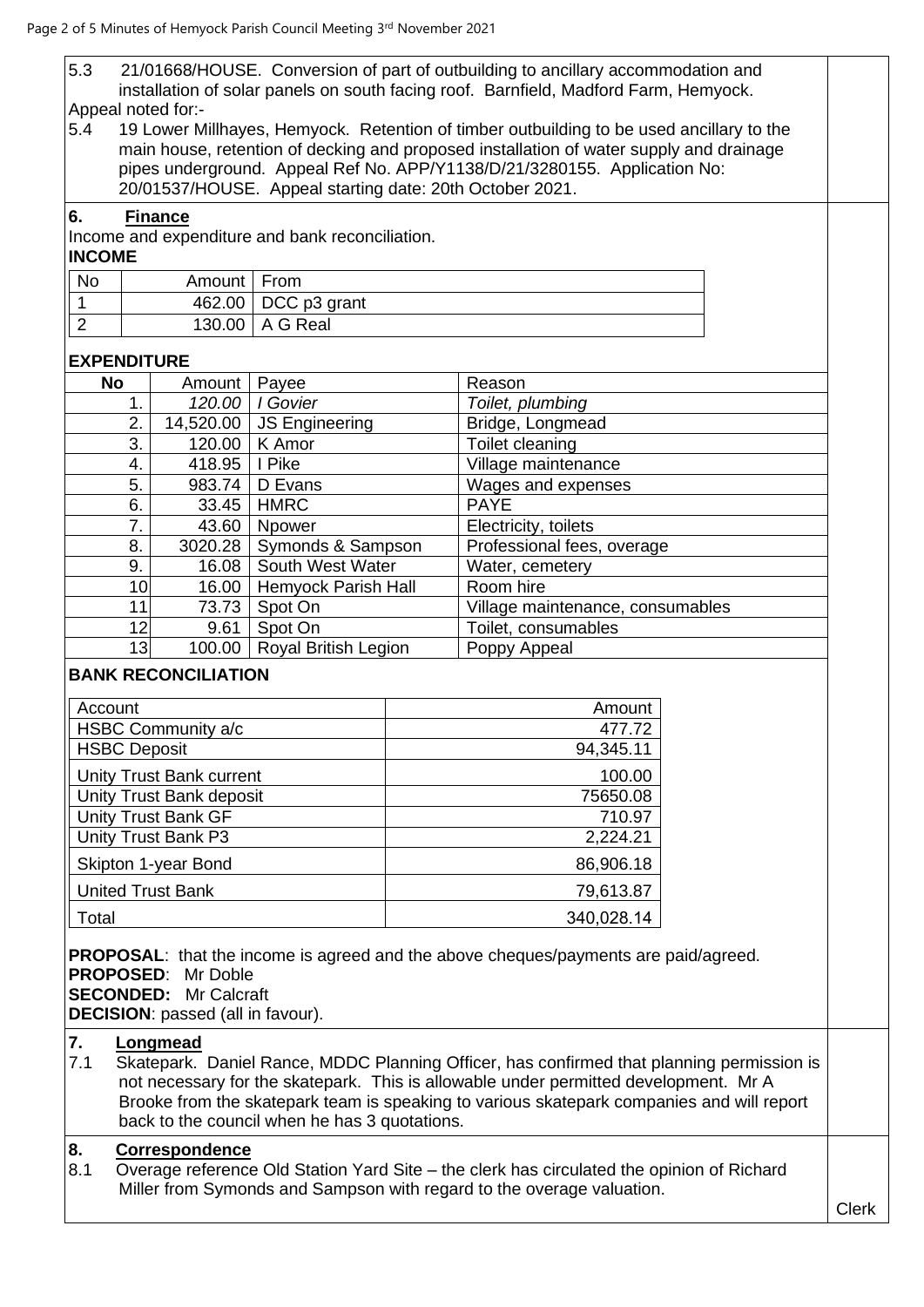| 8.2<br>8.3 | <b>PROPOSAL:</b> the council agrees to appoint Mr Miller to deal with the negotiation on its<br>behalf. However, it needs more information with regard to the likely hours that will be spent<br>before it decides whether to appoint the expert on an hourly rate or percentage of overage<br>clause. Clerk to ask for clarity on this point.<br><b>PROPOSED:</b> Mr Barton<br><b>SECONDED:</b> Mr Russell<br><b>DECISION:</b> passed (all in favour).<br>Defibrillator training will be held on Saturday 8 <sup>th</sup> January 10am-12 noon Parish Hall.<br>Fast food pitches at Longmead - the clerk has informed Reef & Beef of the terms. She is<br>waiting to hear from them. Exe Valley Pizza has suggested an alternative monthly<br>contribution.<br><b>PROPOSAL:</b> the council requests £40 per month.<br>PROPOSED: Mr Povah<br><b>SECONDED:</b> Mr Ritchie<br><b>DECISION:</b> failed (3 for, 6 against).<br>PROPOSAL: the council requests £20 per month.<br>PROPOSED: Mr Moon<br><b>SECONDED:</b> Mr Doble<br><b>DECISION:</b> passed (7 for, 2 against). |              |
|------------|----------------------------------------------------------------------------------------------------------------------------------------------------------------------------------------------------------------------------------------------------------------------------------------------------------------------------------------------------------------------------------------------------------------------------------------------------------------------------------------------------------------------------------------------------------------------------------------------------------------------------------------------------------------------------------------------------------------------------------------------------------------------------------------------------------------------------------------------------------------------------------------------------------------------------------------------------------------------------------------------------------------------------------------------------------------------------|--------------|
| 9.         | <b>Community Land</b>                                                                                                                                                                                                                                                                                                                                                                                                                                                                                                                                                                                                                                                                                                                                                                                                                                                                                                                                                                                                                                                      |              |
| 9.1        | The working group put the following recommendations to the council :-<br>If possible the pc enters into a legal agreement now to secure a land swap in order to provide                                                                                                                                                                                                                                                                                                                                                                                                                                                                                                                                                                                                                                                                                                                                                                                                                                                                                                    |              |
|            | access to the community land.                                                                                                                                                                                                                                                                                                                                                                                                                                                                                                                                                                                                                                                                                                                                                                                                                                                                                                                                                                                                                                              |              |
|            | <b>PROPOSAL:</b> the council accepts the recommendation.<br><b>PROPOSED:</b> Mr Barton                                                                                                                                                                                                                                                                                                                                                                                                                                                                                                                                                                                                                                                                                                                                                                                                                                                                                                                                                                                     |              |
|            | <b>SECONDED:</b> Mr Moon                                                                                                                                                                                                                                                                                                                                                                                                                                                                                                                                                                                                                                                                                                                                                                                                                                                                                                                                                                                                                                                   |              |
| 9.2        | <b>DECISION:</b> passed (6 for, 1 against). 2 abstentions.<br>The working group asks that the following project objective is agreed:-                                                                                                                                                                                                                                                                                                                                                                                                                                                                                                                                                                                                                                                                                                                                                                                                                                                                                                                                      |              |
|            | To create and maintain a space that brings families and communities of all ages<br>$\bullet$                                                                                                                                                                                                                                                                                                                                                                                                                                                                                                                                                                                                                                                                                                                                                                                                                                                                                                                                                                               |              |
|            | together<br>Develop the space around sustainable and green values                                                                                                                                                                                                                                                                                                                                                                                                                                                                                                                                                                                                                                                                                                                                                                                                                                                                                                                                                                                                          |              |
|            | $\bullet$<br>Encourage people to spend time in nature through a good design of the space<br>$\bullet$                                                                                                                                                                                                                                                                                                                                                                                                                                                                                                                                                                                                                                                                                                                                                                                                                                                                                                                                                                      |              |
|            | <b>PROPOSAL:</b> the council agrees with the objectives.                                                                                                                                                                                                                                                                                                                                                                                                                                                                                                                                                                                                                                                                                                                                                                                                                                                                                                                                                                                                                   |              |
|            | <b>PROPOSED:</b> Mr Barton<br><b>SECONDED:</b> Miss Lawrence                                                                                                                                                                                                                                                                                                                                                                                                                                                                                                                                                                                                                                                                                                                                                                                                                                                                                                                                                                                                               |              |
|            | <b>DECISION:</b> passed (all agreed).                                                                                                                                                                                                                                                                                                                                                                                                                                                                                                                                                                                                                                                                                                                                                                                                                                                                                                                                                                                                                                      |              |
| 10.        | <b>Matters Arising</b>                                                                                                                                                                                                                                                                                                                                                                                                                                                                                                                                                                                                                                                                                                                                                                                                                                                                                                                                                                                                                                                     |              |
| 10.1       | Pump – the clerk had circulated details of the company recommended by the conservation<br>officer at MDDC.                                                                                                                                                                                                                                                                                                                                                                                                                                                                                                                                                                                                                                                                                                                                                                                                                                                                                                                                                                 |              |
|            | <b>PROPOSAL:</b> the clerk instructs the company to inspect the Pump and provide advice on                                                                                                                                                                                                                                                                                                                                                                                                                                                                                                                                                                                                                                                                                                                                                                                                                                                                                                                                                                                 | <b>Clerk</b> |
|            | what has gone wrong with the previous refurbishment and what it recommends for its future<br>upkeep.                                                                                                                                                                                                                                                                                                                                                                                                                                                                                                                                                                                                                                                                                                                                                                                                                                                                                                                                                                       | AR           |
|            | PROPOSED: Mr Moon                                                                                                                                                                                                                                                                                                                                                                                                                                                                                                                                                                                                                                                                                                                                                                                                                                                                                                                                                                                                                                                          |              |
|            | <b>SECONDED:</b> Mr Doble                                                                                                                                                                                                                                                                                                                                                                                                                                                                                                                                                                                                                                                                                                                                                                                                                                                                                                                                                                                                                                                  |              |
| 11.        | <b>DECISION:</b> passed (all agreed). Mr Russell agreed to attend the site meeting.                                                                                                                                                                                                                                                                                                                                                                                                                                                                                                                                                                                                                                                                                                                                                                                                                                                                                                                                                                                        |              |
|            | <b>County Council Report</b><br>Councillor Radford circulated the following report before the meeting:-                                                                                                                                                                                                                                                                                                                                                                                                                                                                                                                                                                                                                                                                                                                                                                                                                                                                                                                                                                    |              |
|            | There has been significant change to school provision over the past few years with the Local<br>Authority's role changing but its statutory duty remains to ensure the sufficiency of school places in<br>its area, championing high standards in all schools, supporting the most vulnerable children and                                                                                                                                                                                                                                                                                                                                                                                                                                                                                                                                                                                                                                                                                                                                                                 |              |
|            | acting as champions for all parents and families.                                                                                                                                                                                                                                                                                                                                                                                                                                                                                                                                                                                                                                                                                                                                                                                                                                                                                                                                                                                                                          |              |
|            | Over the past year, Devon County Council has invested nearly £3.5 million in providing over 100,000<br>supermarket vouchers for families who qualify for free school meals so their children don't go<br>hungry over the school holidays. The financial challenges faced by some families can be intensified                                                                                                                                                                                                                                                                                                                                                                                                                                                                                                                                                                                                                                                                                                                                                               |              |
|            | during the school holidays because of the increased costs such as food and reduced incomes due                                                                                                                                                                                                                                                                                                                                                                                                                                                                                                                                                                                                                                                                                                                                                                                                                                                                                                                                                                             |              |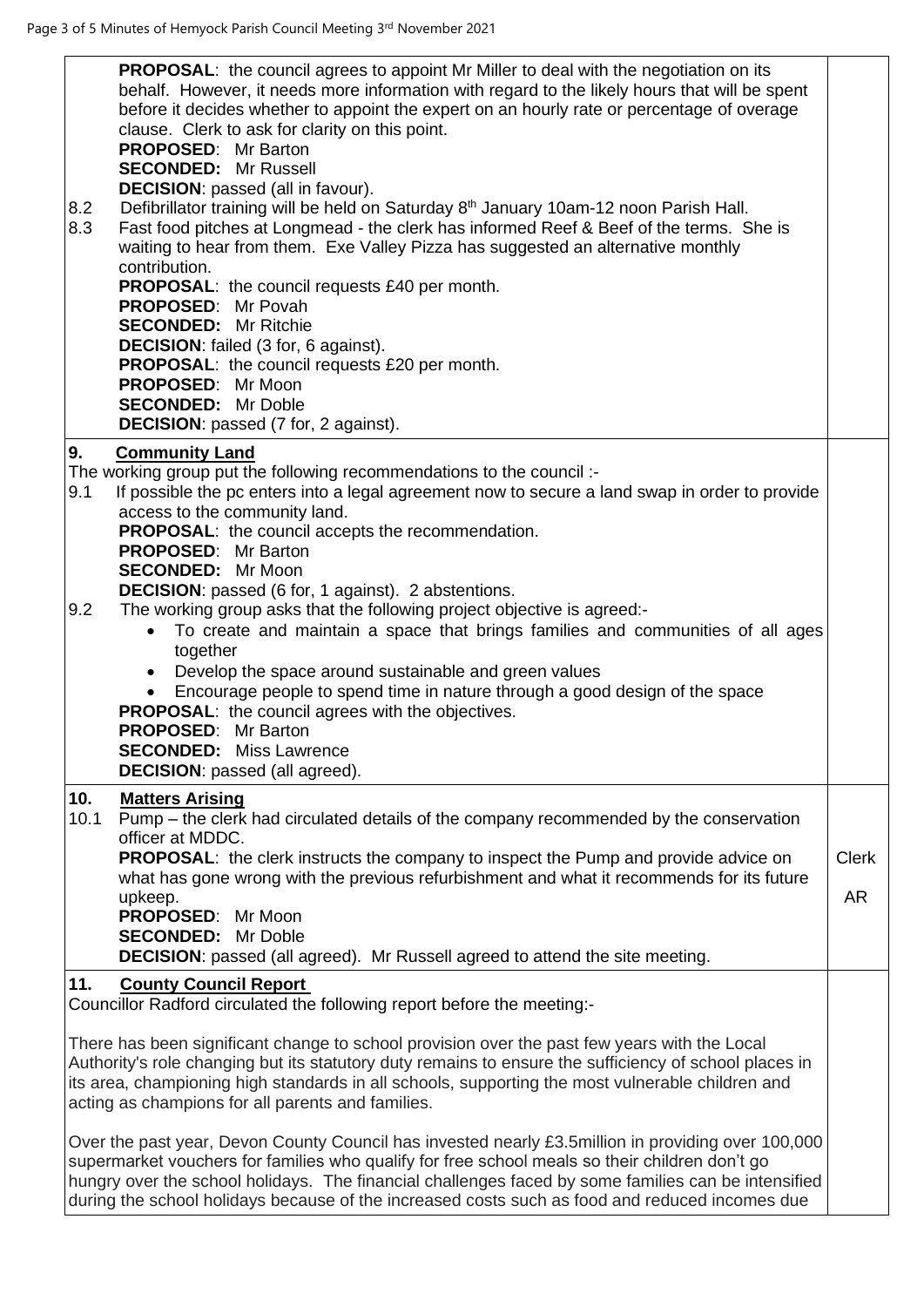to childcare. These vouchers have become a lifeline for many families in Devon. We are seeing applications for free school meals continuing to rise as families struggle with their finances as a result of the coronavirus pandemic. In fact, the number of children in the county now eligible for this support is at a record high, having increased by 3,300 over the last year to a total of nearly 18,000 during the last term – that's close to 18% of all school children in Devon!

If a family's income has recently reduced or stopped they could qualify for free school meals for their child or children, please encourage them to apply on line through the DCC website [\(devon.cc/freeschoolmeals\)](http://devon.cc/freeschoolmeals) or contact the education helpline on 0345 155 1019 to check if they are eligible for this support as soon as possible.

The shortage of care workers in England now is greater than it was pre-pandemic, according to national charity, Skills for Care. Care providers everywhere are struggling to find enough staff. Many are turning down new requests for help, and juggling rotas and home visits while doing the best they can to care for vulnerable clients. In Devon, around 2,000 additional care workers are needed to fill growing numbers of vacancies, and demand for care is rising. People needing care are finding it very difficult to source; and people already getting help are seeing changes to their visits while their care providers respond to higher demand without having the staff numbers they need.

Devon first achieved a 50% recycling rate (National Indicator NI192) in 2008/09 and by 2010/11 was the highest performing Waste Disposal Authority (WDA) in England at 55%. Since this accolade the authority has remained within the top six highest performing WDAs, and in 2019/20 achieved its highest ever recycling rate at 56.6% placing the authority in second place nationally. In 2020/21, whilst Devon's performance reduced to 55.3% (NI192), provisional national data indicates that the authority remains the second highest performing WDA against a backdrop of reducing performance for other leading authorities

Waste Analysis 2022 The Resource and Waste Management Strategy for Devon notes that an audit of dustbin waste was carried out in 2017 and that this should be carried out at 5 yearly intervals. This gives an invaluable insight into the contents of residents' bins and therefore an understanding of which materials are being placed by residents in the wrong bin. The authorities can then measure progress from previous years but most importantly target their communications appropriately. The 2017 analysis showed that for Devon 40.8% more could be recycled with collection services at the time (51,245 tonnes) and 58.6% more could be recycled with a district wide aligned option (73,600 tonnes). The net costs of this missed recycling are approximately £3 million and £4.4 million respectively, plus the loss of income of  $£1 - 1.5$  million. If all residents put the right waste in the right bin in the above scenarios, the recycling rates would increase to 70.4% and 76.7% respectively.

## **12. District Council Report**

Councillor Clist sent his apologies.

## **13. Clerk Update**

| 13.1                        | the clerk will obtain quotes for maintenance work for the trees at BHLAC and the floodbridge.                                                                                                                                              | <b>Clerk</b>                                 |
|-----------------------------|--------------------------------------------------------------------------------------------------------------------------------------------------------------------------------------------------------------------------------------------|----------------------------------------------|
| 14.<br>14.1<br>14.2<br>14.3 | <b>Highways</b><br>Fly tipping of trees outside Scotland Farm. Clerk to report.<br>Clerk was asked to report pot holes on Castle Hill.<br>Clerk was asked to report poor state of road at Culm Pyne.                                       | <b>Clerk</b><br><b>Clerk</b><br><b>Clerk</b> |
| 15.                         | <b>Cemetery</b><br>Nothing to report.                                                                                                                                                                                                      |                                              |
| 16.<br>16.1                 | <b>Footpaths</b><br>Miss Lawrence reported that the footpath from Dixcroft to Millhayes is very boggy in places.<br>Mr Povah will assess the situation.                                                                                    | LP                                           |
| $17.$<br>17.1               | <b>Commons Management Group</b><br>Mr Moon suggested a site visit to Hemyock Turbary to discuss his proposed ditch clearing<br>works. Councillors who are available to meet at the Turbary at 11am on Sunday 21 <sup>st</sup><br>November. |                                              |